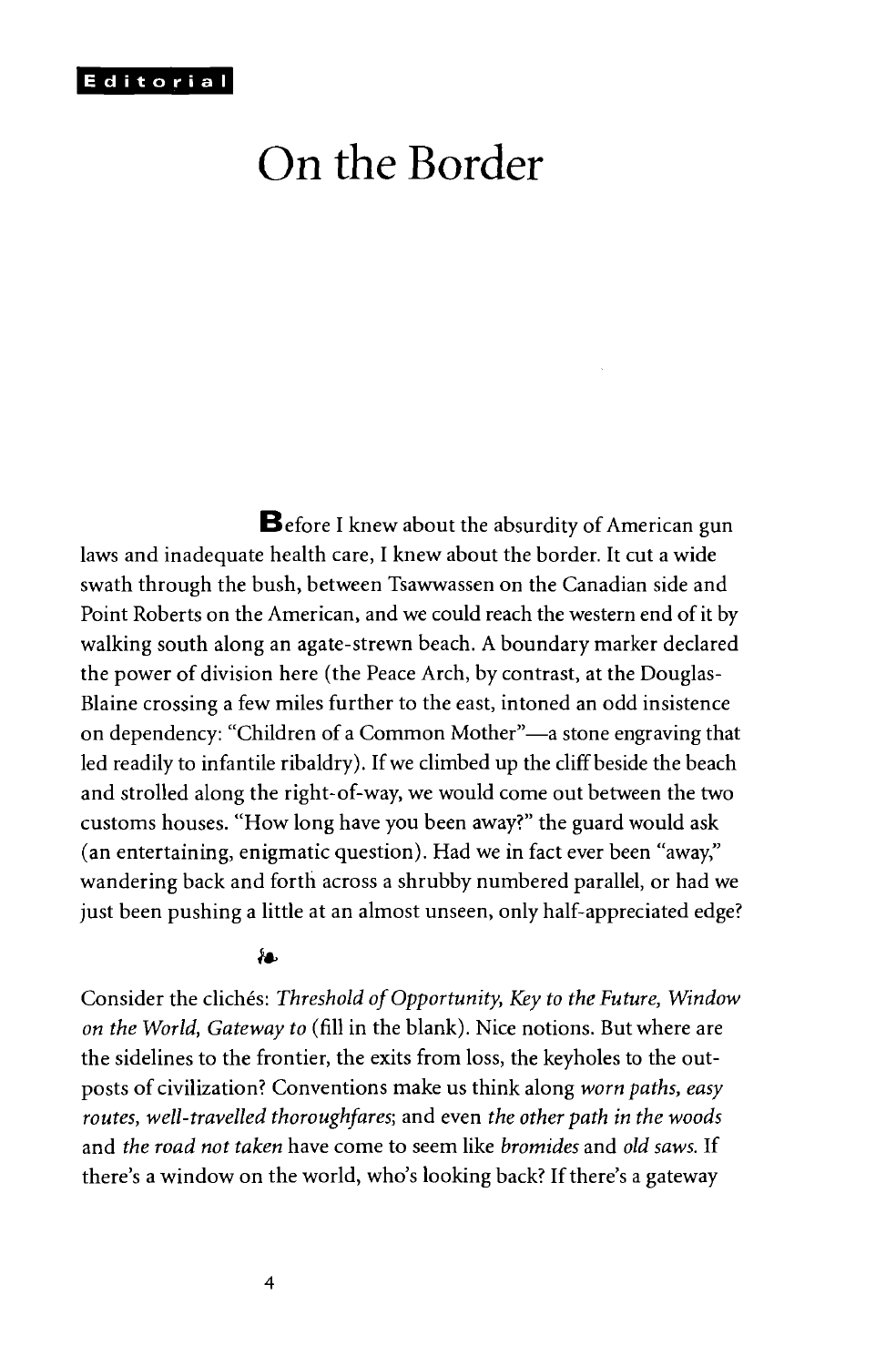opening in one direction, why does it so often close against those who travel the other way? Inside these conventional paradigms, ego seems to construct the world. Those who seek aggrandizement, the extension of their own power boundaries, *claim* alternatives as their right, the prerogative of self, and at the same time they will not *permit* alternatives (by whose authority, these verbs?) to others. "I" may declare "myself" separate from "you," say the pompous, presumptuous, and power-preoccupied, but "they" (now in "my" command) may never separate themselves from "me." This world of planned perimeters shows the danger of the unexamined platitude, the toothy smugness of the Barnum smile. And yet we seek—even need, depend on—borders. Are they the same as boundaries? Perhaps borders line the edges of possibility, and boundaries the edges of permission. Perhaps borders declare a guarantee of shared values, the codes of community—and boundaries assert the limits of a self-declared centrality of rule, the codes of hierarchy and authoritarianism.

#### λ۵.

Before I knew about neighbourhood, I knew about the house next door. The old woman who lived there uttered crusty imprecations at the universe, grousing daily about other people's children and generations of impending change. Once, when the group of us were playing softball on the street, she even took an axe and chopped away the bridge that crossed the ditch in front of her own home, to keep us from using it as first base. Perhaps each of us put a different face on this act, this occasion. I saw it contradictorily as threatening and comic, vindictive and absurd; I remember it now as sad. She cut herself off, blaming others for a self-inflicted wound. Maybe she even construed what she did as *saving her own skin;* certainly, living in a shell, she kept mistaking the way out for a way in. *Refusal, rejection, denial:* she saw contact as a danger, touch as an attack, connection too uncertain to endure.

## ۸.

Grey areas: the slippage zone between cup and lip, the flank that got left behind (and then left out of the history books), the blur between adjoining rooms, activities upon the pale but not quite yet beyond it, the difference between listening and hearing, looking and seeing, can and could. Could still.

ĥв.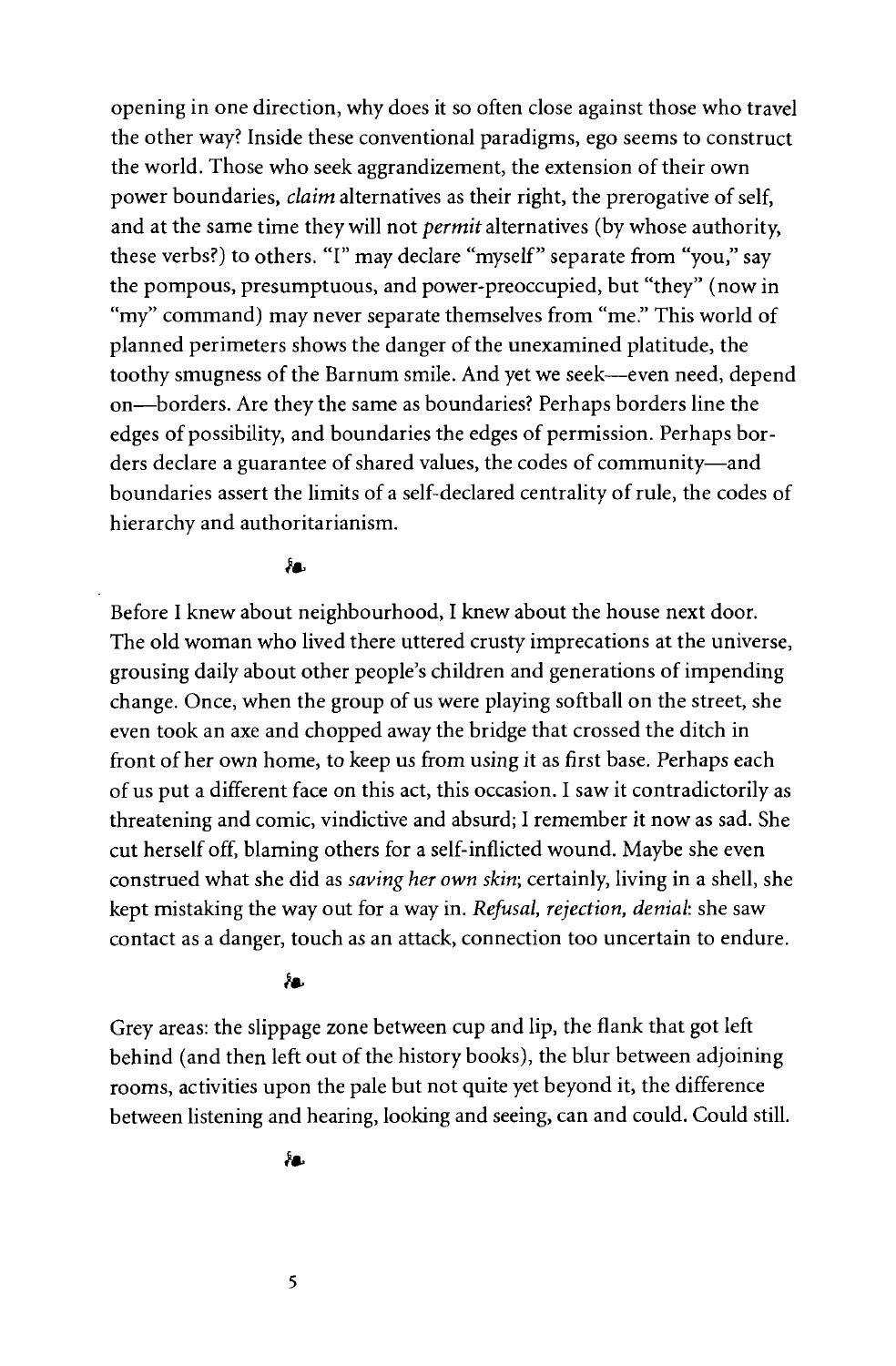Editoria l

Before I knew about the Ottawa River, I knew about the muddy Fraser, and the untrustworthiness of surfaces and seafogs. If at all, we swam there warily, conscious (we told ourselves) of the movement of the unattended booms, our apprentice skill (we said) at birling the giant Douglas fir logs, and the dour tales (our parents told us) of entrapment and death by drowning. Undertow. We are not always prepared for the way the current rips, however, nor for the ambiguities of what looks at first like choice. Desire connects more complicatedly with daring that we sometimes admit. Decisions are fixed inside the slanted limits of available (or is it *made-accessible)* information. What distinguishes the regional, then, from the parochial? familial relationship from enforced apart-hood? interactive understanding from overactive authoritarianism? Identity is real, or real enough positively to affect people's lives. Yet the parochial *categories* of identity are mirages, illusions concocted by the politics of rule, in the name of purity and in the shape of slogans. They, too, can alter people's lives, but seldom in the cause of freedom. The free flow of communication is far more often dammed, distorted, caulked, contained, curtailed, restricted, tied. The bars of ostensible purity are often overt, and coded for praise; yet the barriers to freedom they carry with them are often hidden.

## ĥа.

Indeterminacy. The round earth's imagined corners yield surprises, not the least the ones that juxtapose experience and myth. We live inside perimeters of trust and faith, distrust and fear. It is ignorance, not stupidity, that separates us. The problem is that faith can be as ignorant as fear, distrust as thick as trust, the brink disguised as centre, with centres already dispersing.

#### ÁВ.

Before I knew about the meniscus (early chemistry class confirming yet again the unlikelihood of physical behaviour), I knew how to reach a milkglass brim, and knew that it divided the cautionary *about to spill* from the active (and reactive) *already spilling.* We know this space between, in other words. For we often live there. Naming it is just a way of reminding ourselves we can resist the easy binaries of boundary lines and the temptations of a so-called "perfect" separateness. There is no such thing as perfect separateness. There is only contiguity, which keeps changing, placid and confrontative, equable and arranged. "At this juncture," we say, constituting